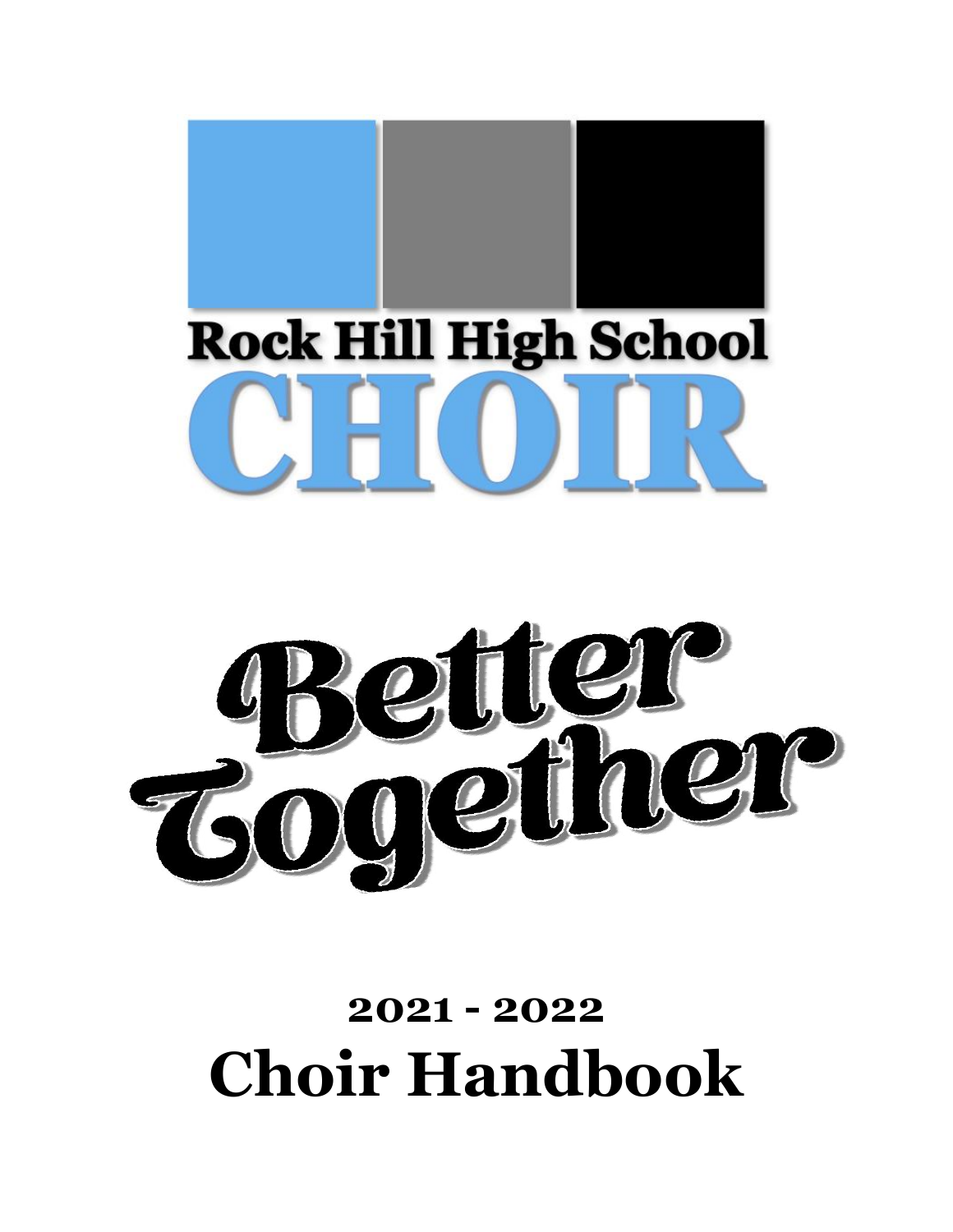# CHORAL MUSIC IN PROSPER ISD

Through participation in any of the many choral ensembles available in the Prosper Independent School District, students are afforded the opportunity to achieve the following goals of the program:

- Attain a healthy sound through the exploration of vocal technique and good body position
- Develop strong musicianship through the performance of "quality" choral literature, such as:
	- singing with expression and line
	- singing as an ensemble and individually
- Sing in a variety of styles, languages, and ensembles
- Learn through teamwork a sense of responsibility and commitment through a variety of performance opportunities
- Achieve a better appreciation, understanding, and respect for choral and vocal literature through performance and experience
- Develop cultural awareness and acceptance by learning to cooperate with a group of people to reach a common goal and outcome
- Demonstrate core values of the choral program, campus, and the Prosper Independent School District

# ROCK HILL CHORAL MUSIC STAFF

#### **Mr. McGuire**

Joshua McGuire is the Head Choir Director at Rock Hill High School. He holds a Master's Degree in Choral Conducting from Louisiana State University and a Bachelor's Degree in Music Education from Western Illinois University. Originally from Illinois, Mr. McGuire taught at the middle school and high school levels in the Chicago area. Previous to Rock Hill High School, he was the head director at Sachse High School (Garland ISD) for fifteen years.

He is a member of the King of Glory Choir at King of Glory Lutheran Church in Dallas, and has performed professionally with the Chicago Choral Artists and Highland Park Chorale in Dallas.

Mr. McGuire is a member of ACDA, TCDA, TMEA, TMAA, and Pi Kappa Lambda. He serves the Texas Music Educators Association as Area B Vocal Chair. He is VERY excited to have all of the choirs back in face to face classes this year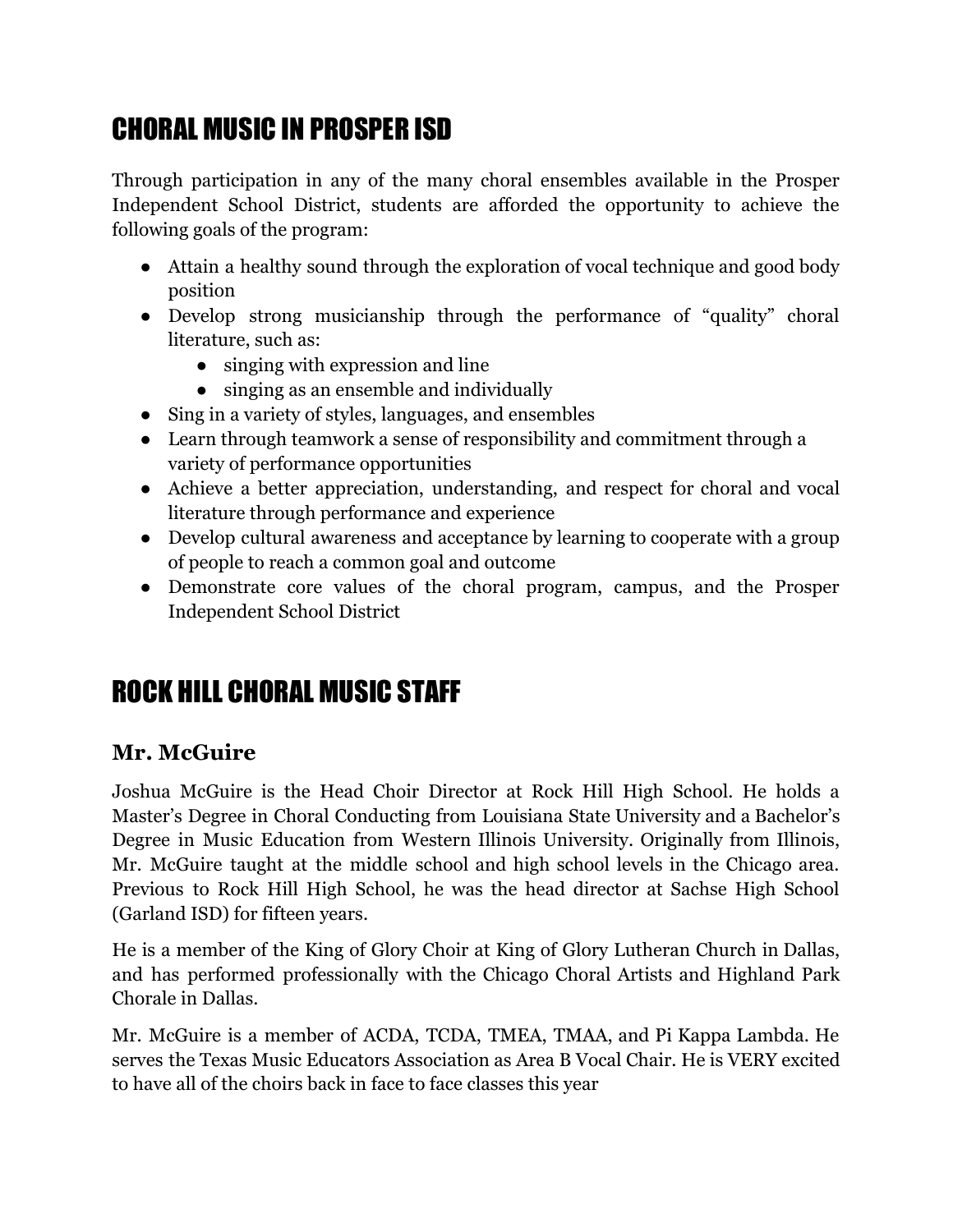#### **Mr. Keen**

Tate Keen is the Associate Director of Choirs at Prosper High School and Rock Hill High School in the Prosper Independent School District. This is his third year in Prosper ISD and his fifth year teaching. Previously, Mr. Keen was the Director of Choirs at Pioneer Heritage Middle School in Frisco ISD where his choirs consistently received Sweepstakes at UIL and Superior ratings at various contests in the metroplex.

Mr. Keen graduated from Texas Christian University with a Bachelor's degree in Vocal Music Education in 2016.

Aside from teaching, Mr. Keen is passionate about composing/arranging music, building relationships with people, and serving his community.

### CHORAL ENSEMBLES AT ROCK HILL HIGH SCHOOL

There is a choral ensemble for every student at Rock Hill High School regardless of their experience or age. Directors will assess student ability and ensemble balance throughout the year. Students may be re-auditioned before the Winter break for class changes beginning in the Spring semester.

**Bel Canto –** Non-auditioned group for all soprano and alto voices, grades 9-12. This choir performs at all choir concerts throughout the year, and may participate in UIL adjudicated activities. Emphasis is placed on the basics of music theory and literacy, with a special emphasis on the basic knowledge of solfege and sight-reading.

**Tenor-Bass Choir –** Non-auditioned group for all tenor and bass voices, grades 9-12. This choir performs at all choir concerts throughout the year, and may participate in UIL adjudicated activities. Emphasis is placed on the basics of music theory and literacy, with a special emphasis on the basic knowledge of solfege and sight-reading.

**Bella Voce –** Auditioned group for sopranos and altos in grades 10-12. This ensemble performs at all choir concerts throughout the year, participates in UIL Concert and Sight Reading, and performs for school and community events as well.

Continued emphasis on music theory and literacy, building independent skill and confidence in solo literature, and preparation for Varsity Choir ensemble.

**A Cappella Choir –** This is the Varsity Mixed Choir at Rock Hill High School. Membership is open to all students in grades 10-12 through an audition in the Spring of the previous year, or through approval of the choir directors. Membership is limited to approximately 40-50 students.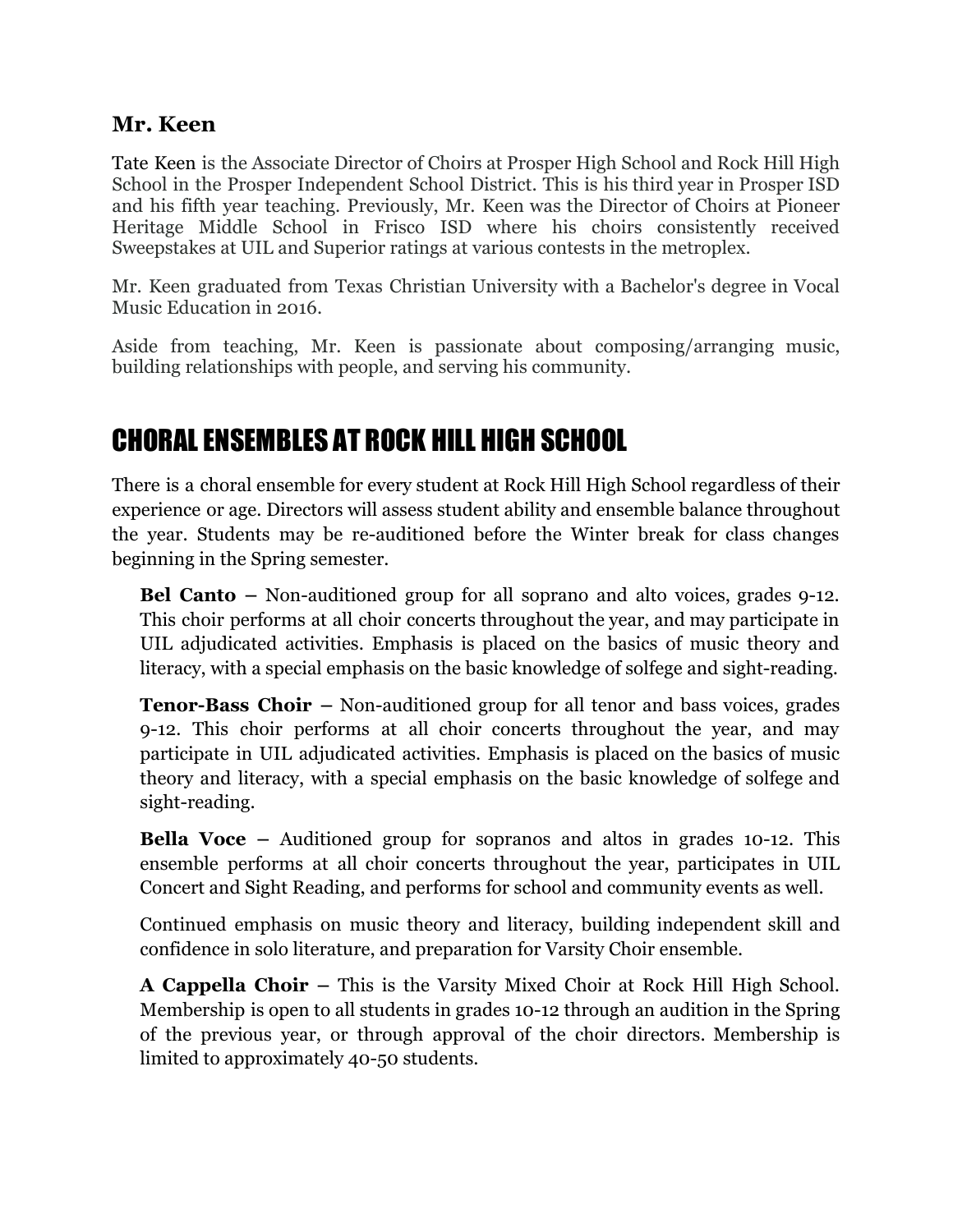Music study includes exploration and performance of four-part music and advanced repertoire in all styles and time periods, along with a continued emphasis on sight-reading, solfege, and rhythm skills. This ensemble participates in all UIL music contests and tours each spring.

**Blue Note –** This ensemble is a contemporary a cappella and chamber choir ensemble. Membership is open to all choir students, grades 10-12, through audition in the previous Spring (limited to approximately 14-18 students). Members of this ensemble display the highest levels of musicianship in sight-reading, improvisation, and showmanship. Some rehearsals are held after school throughout the school year.

**Hawk Corp –** This ensemble is open to tenor and bass choir members through audition in the previous Spring. Members of this ensemble display the highest levels of musicianship in sight-reading, improvisation, and showmanship. Some rehearsals are held after school throughout the school year.

# PROSPER ISD PRIVATE LESSON PROGRAM

The Prosper ISD Private Lesson Program gives each student the opportunity to take voice lessons at school for a reasonable fee of \$22.50 per 30-minute lesson. The lessons are scheduled either during class, over the lunch period, or after school. Times are limited and will be filled on a first-come, first-served basis. All choral students are encouraged to take advantage of this opportunity. In each lesson, students will practice sight-reading, prepare for All-Region auditions, PISD Vocal Solo Festival, choral auditions, and Voice Recitals. Contact your choir director for more information.

# COMMUNICATION WITH PARENTS

Several means of communication will be used throughout the year.

#### Rock Hill Choir Website

#### **http://www.rockhillchoir.com**

Bookmark this site on your favorite web browser. All the news you can use, access to the 21-22 choir calendar, and communication to your choir choir directors and booster club board.

#### **CHARMS**

#### **http://www.charmsoffice.com**

The Charms web-based management system is a means for parents and students to maintain their financial and personal Rock Hill High School choir information at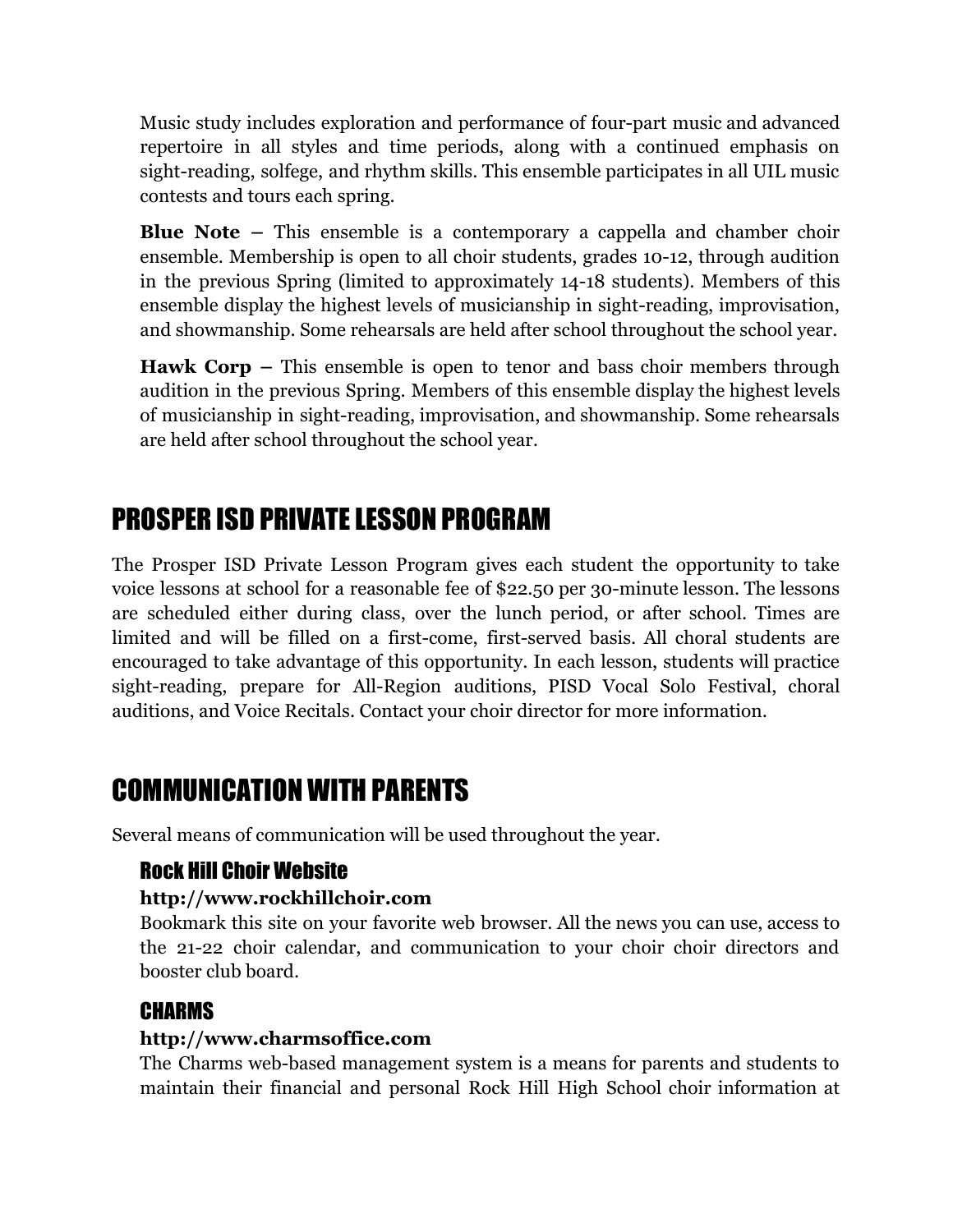home. Visit **www.charmsoffice.com** and login with your students ID and password. If you forget your password, enter your e-mail and click on "Forgot your password?" Parents will follow the same steps to login their child's information.

#### Facebook

#### **Follow us at @RockHillChoir**

PARENTS! If you are an avid Facebook user, we would like to encourage you to follow us on Facebook. Announcements, highlights of our student success, upcoming events, ticket information, and so much more!

#### **Twitter**

#### **Follow us at @RockHillChoir**

Given the issues presented by face to face contact with choir members this year, the Rock Hill High School choir program will continue to utilize Twitter *for students and parents*.

#### Instagram

#### **Follow us at @RockHillChoir**

Given the issues presented by face to face contact with choir members this year, the Rock Hill High School choir program will continue to utilize Instagram *for students and parents*.

# GRADES

#### **Technical Proficiency and Improvement**

40% Rehearsal & 10% Class Work

- *• Ensemble Performing/Rehearsal (participation and music skills).* Graded regularly during the rehearsal.
- *• Technical Proficiency.* Selected sections of a music assignment or Sight-reading. This will be graded during the choral rehearsal.

#### **Written Work**

5% Homework & 10% Quizzes

- *• Homework Assignments.*
- *• Quizzes.* Based on work done within the class. Includes recorded sight-reading quizzes.

#### **Self Reflection and Critical Listening**

20% Test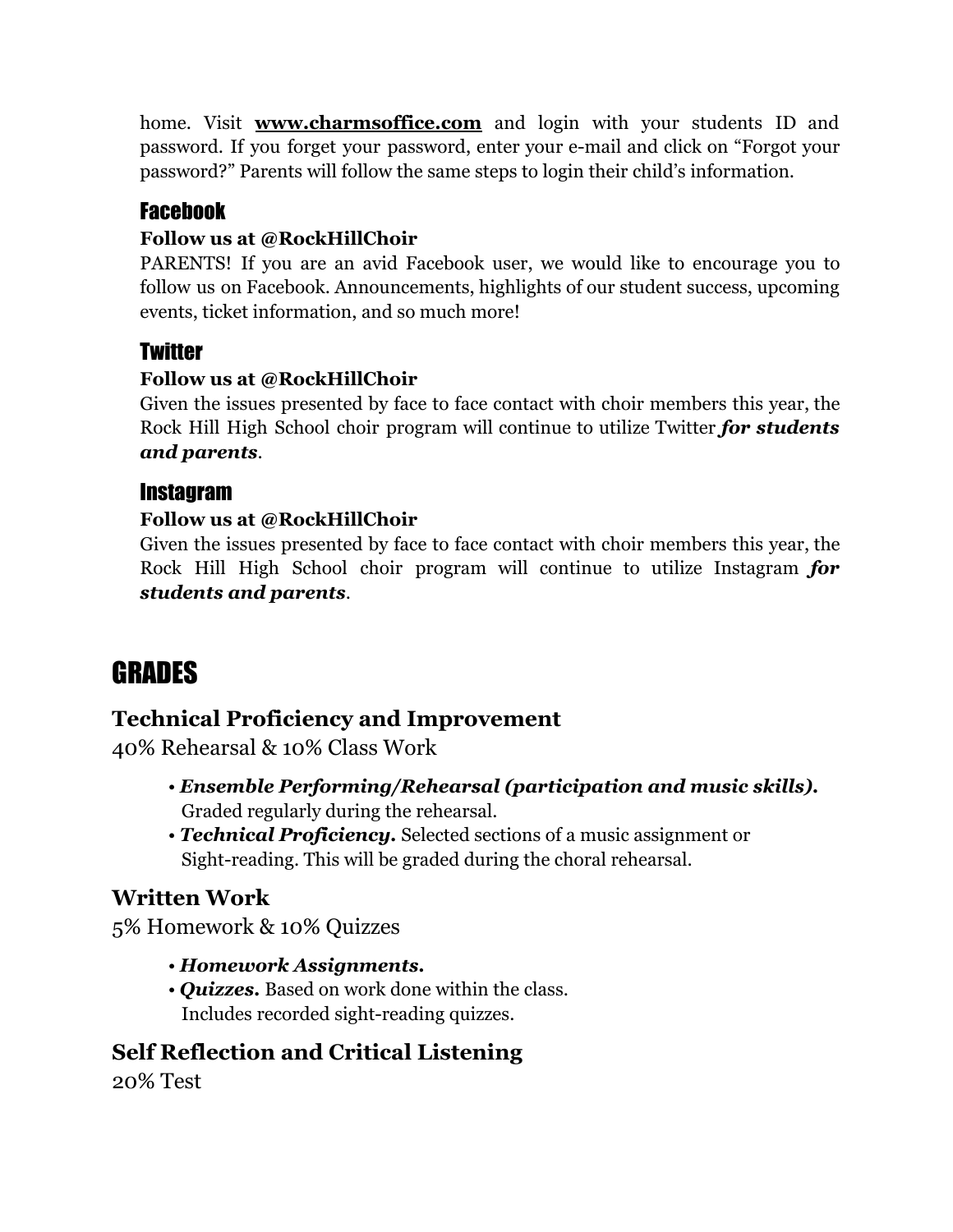*• Performance Critique.* Following each concert/performance, students will complete an evaluation based on their performance as well as the performance of their ensemble. This will be graded on content, use of appropriate musical terminology, and observable analytical skills.

#### **Performance**

20% Test

• Required performance in at least one concert or music presentation each 6-8 weeks. A student may receive up to two test grades per performance (Performance and attendance, listening/concert etiquette).

#### **Term Final**

To be announced each term. The final exam may be written (simple theory, music history, fundamentals of singing, etc.) or performance based task (sight reading, excerpt from a prepared selection).

#### **Remediation**

Remediation is only offered for concert absences discussed with the director prior to the absence, or in the extreme case of sudden illness or family emergency. The director will assign a project to "make-up" the concert grade. This will include, but is not limited to, watching a recording of the entire concert and writing a critique, singing through your choir repertoire to show individual knowledge and skill, and other projects as assigned. This make-up assignment will require at least as much time as the warm-up and concert (approximately 1 ½ hours). This will replace the individual performance grade.

#### **Attendance**

Extra rehearsals and concerts are an extension of the classroom, and students will be graded accordingly. These required choir activities are the "assessment" of the choral program and the circumstances of the "test" cannot be duplicated at another date or time. The dates for all concerts are presented to each student/family at the beginning of the year. If a student chooses not to participate in a required choir activity, even if that activity occurs before or after school or on the weekend, they will receive a grade of "0" which will dramatically affect a student's grade for the grading period. All choir activities are a team effort; therefore, attendance is required, regardless of whether or not the student thinks attendance is needed.

Unexcused absences are determined by the choir directors, and may include:

- Lack of a ride (ask a friend IN ADVANCE or inform your choir director, who can help you make arrangements!)
- Non-school related activities (club sports, dance or music recitals, parties, birthdays, etc.)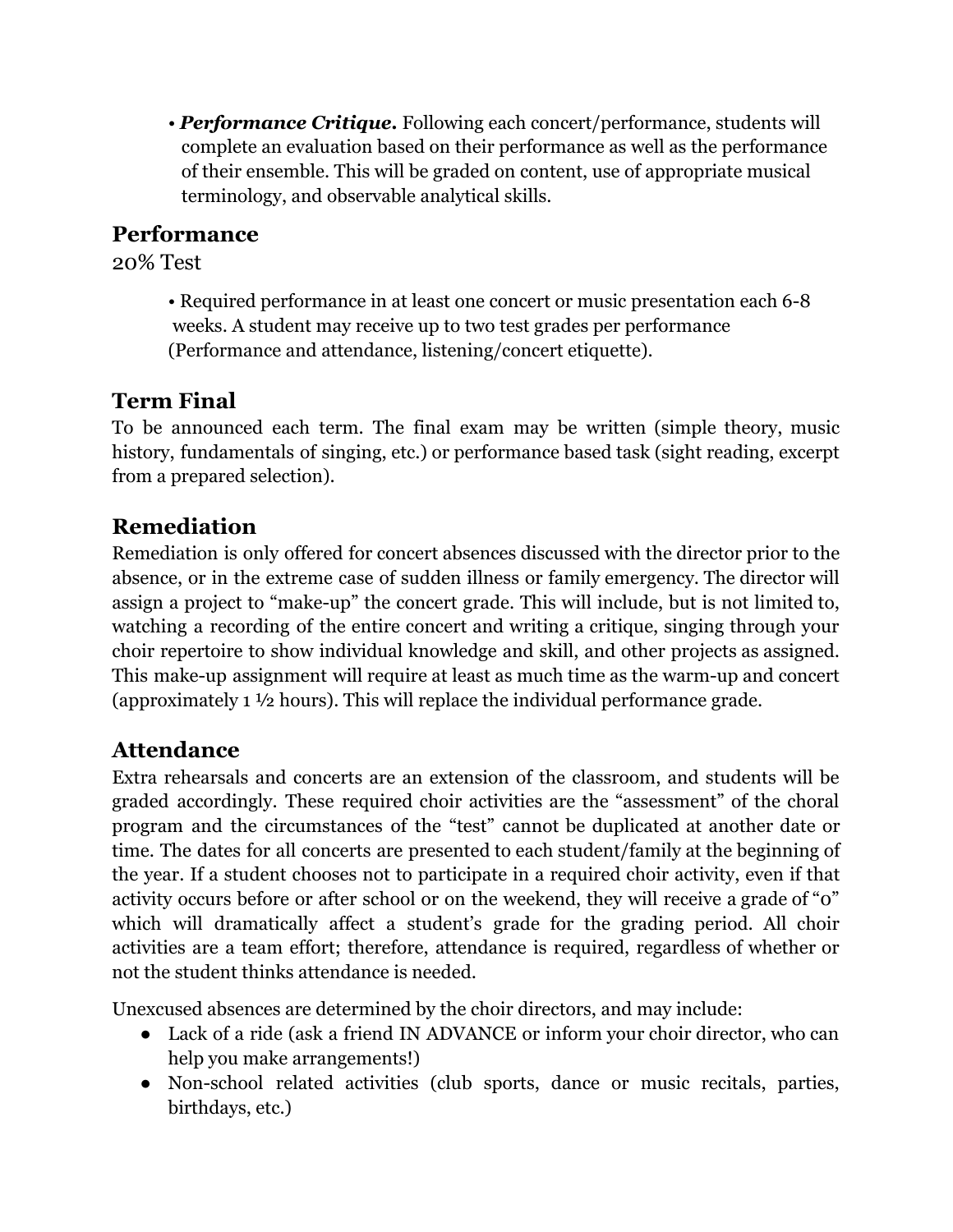- Job (having to work is NOT considered an excused absence)
- Trip or family planned activity
- Other circumstances as determined by the choir directors

Failure to participate in required choir activities will negatively affect a student's grade, possibly causing the student to fail choir and will also affect a student's future placement and participation in ensembles at Rock Hill High School.

#### **Grades are updated frequently and are available on-line by logging in to Skyward.**

# ELIGIBILITY

All choral ensembles adhere to the eligibility rules and regulations as stated by TEA and Prosper ISD. To be eligible to participate for a nine weeks period following the initial six weeks of the school year, a student must not have a recorded average lower than 70 on a scale of 0 to 100 in any course for that proceeding nine weeks period.

Any student whose recorded grade average in any course is lower than 70 at the end of a nine weeks period shall be suspended from participation during the succeeding six weeks period. However, a student may regain eligibility seven calendar days after the succeeding three-week evaluation period if the student is passing all courses on the last day of the three-school-week period (this includes a grade of at least a 70 on a scale of 0 to 100).

# STUDENT EXPECTATIONS

Your choral ensemble's performance is directly related to your rehearsal. Participation is a factor in determining the quality of the finished product. Students must always work to focus with mind and body. The following are expectations designed to assist us all as we strive for excellence.

- **Be On Time and Be Prepared!** All students are expected to be in the choir room, prepared for class on the risers with binder and pencil, prior to the bell. Trips to the restroom, water fountain, and lockers are to be taken care of prior to the beginning of rehearsal.
- Cell phone use is at the discretion of the directors in the choir room during rehearsals.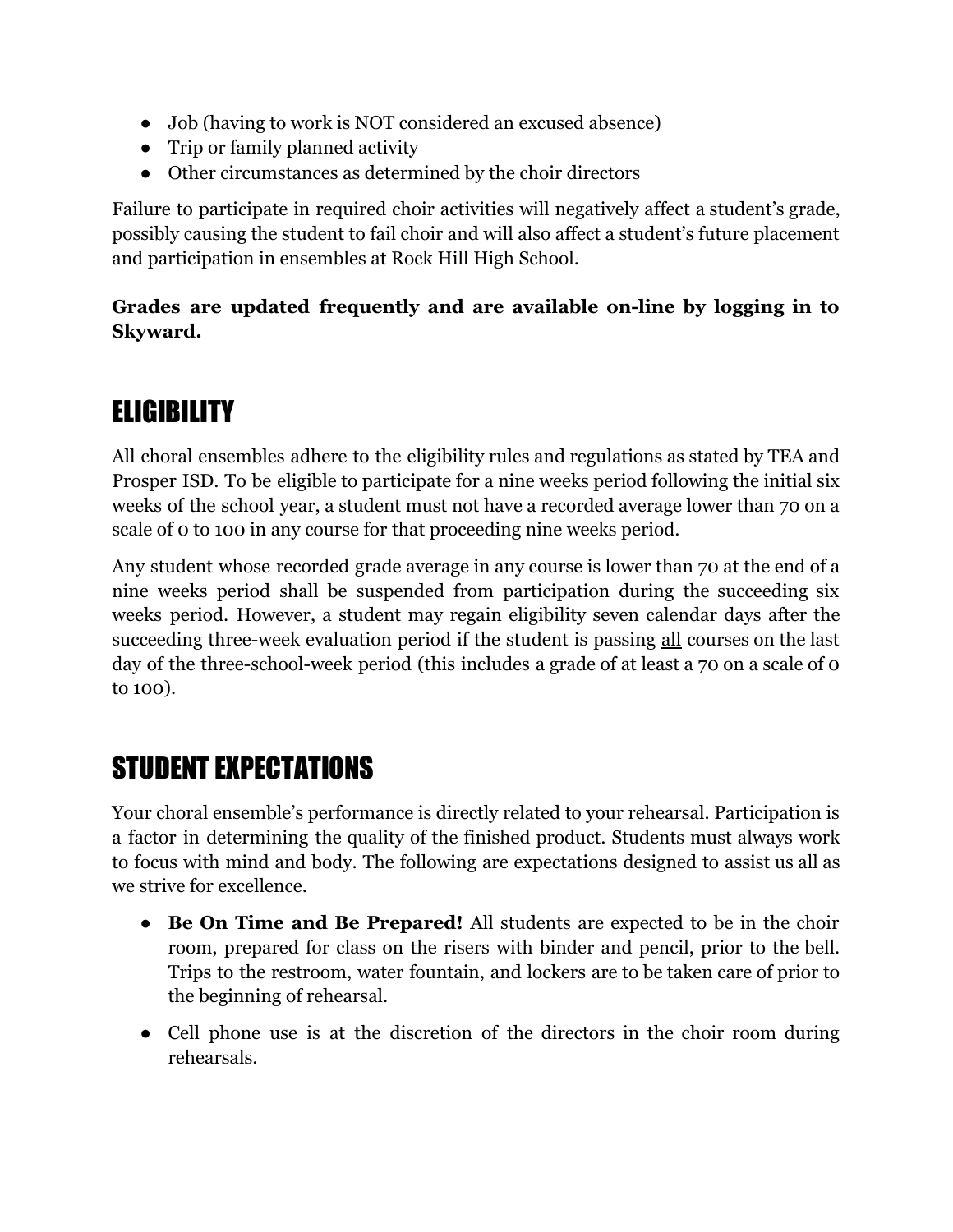- **Absolutely No Food, Gum, or Drinks are allowed in the Choir Room.** Failure to observe this expectation will result in choir service being assigned to the student – Water bottles with a lid or cap are the only exceptions.
- **The Choir Director's Office is Off Limits to Students.** This also goes for all storage rooms, the practice rooms, and the choir library. The piano in the choir room, as well as choir room stereo and all computers, are not for student use.

### UNIFORMS

#### **Concert Dress**

A black dress and uniform bag (\$5.00 replacement fee) will be provided by the SHS Choral Program. The total cost of this dress is \$75.00. This amount will be charged to the student at the end of the year if the dress has been destroyed or lost. **Do not make any permanent alterations to your dress.** Students will be charged for any permanent alterations.

Students are responsible for the following:

• Black character shoes (these are available through the Choir Booster Club for \$35.00). Dresses are fitted and hemmed with this 2" shoe height.

#### **Concert Tuxedo**

A black tuxedo (\$30.00 for the pants and \$65.00 for the coat), bow tie and cummerbund (\$10.00 together), and uniform bag (\$5.00 replacement fee) will be provided by Rock Hill High School. This amount will be charged to the student at the end of the year if the tuxedo has been destroyed or lost. Do not make any permanent alterations to your tuxedo. Students will be charged for any permanent alterations.

Students are responsible for the following:

- Black dress shoes (No athletic shoes or boots will be accepted)
- Black socks
- Standard white "lay down collar" tuxedo shirt

# UNIFORM CARE

**Do not make any permanent alterations to your uniform.** The following are suggestions to care for dresses and tuxedos.

#### **Dry Cleaning Your Uniform**

• One dry cleaning is included with each student's choir fees.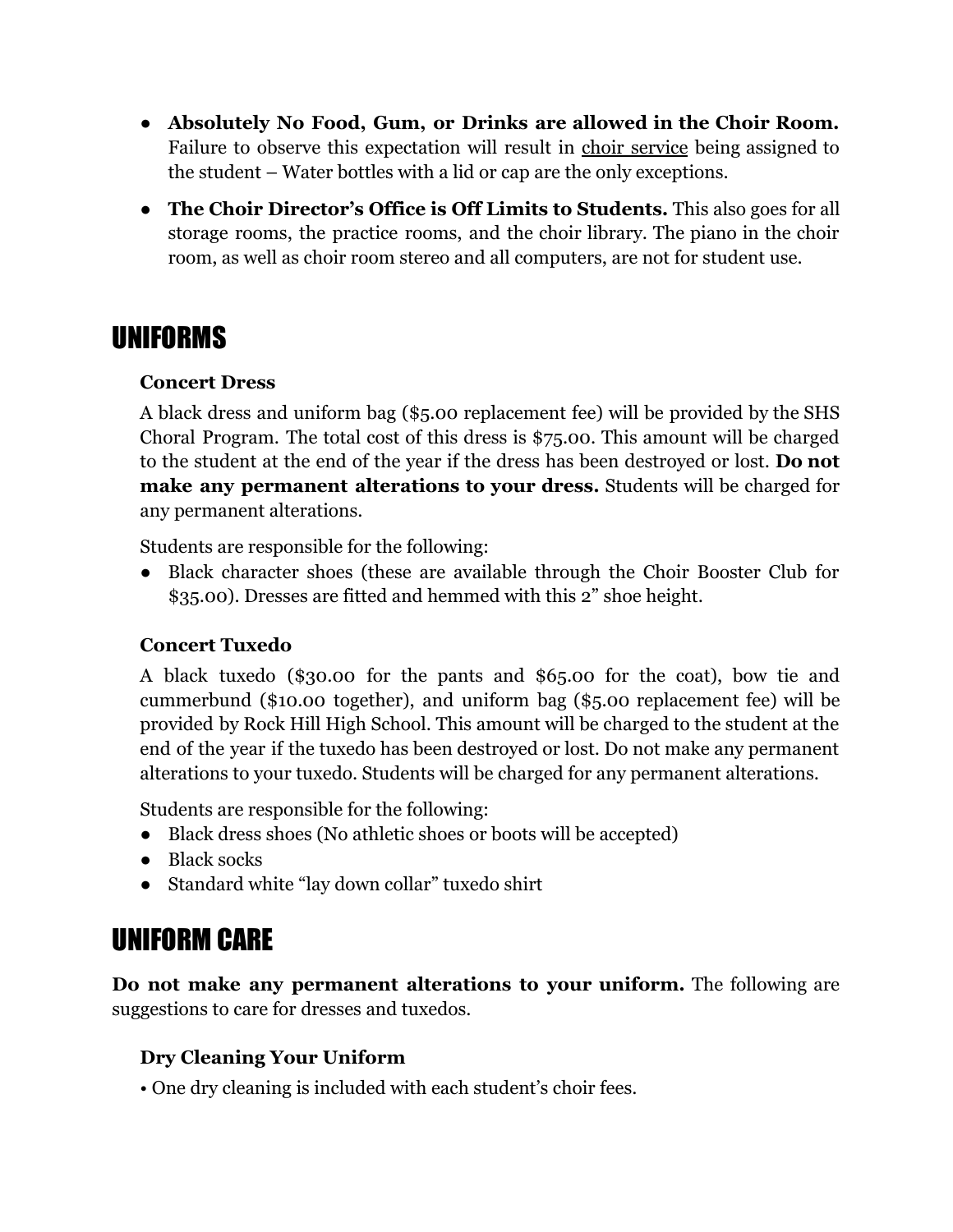• All dry cleaning will be through the approved cleaners contracted by the Choir Booster Club. Location and pricing information are available by contacting Mr. McGuire.

#### **Dresses**

- **DO NOT WASH YOUR DRESS IN THE WASHING MACHINE!** Your dress is to be dry cleaned only.
- Always hang your dress when you are not wearing it.
- Only wear the shoes that you wore during your dress fitting (otherwise your dress may not look right on stage).
- **DO NOT MAKE ANY ALTERATIONS!** All alterations will be made through the uniform committee chair. **DO NOT CUT OUT THE DRESS TAGS.** As with extra dry cleanings, please bring your dress in to the choir room and alterations will be made.

#### **Tuxedos**

- All tuxedos are expected to be hung properly at home when the student is not wearing it.
- **DO NOT WASH YOUR TUXEDO JACKET OR PANTS IN THE WASHING MACHINE!** Your tuxedo is to be dry cleaned only.
- **DO NOT MAKE ANY ALTERATIONS!** All alterations will be made through our uniform committee chair. As with extra dry cleanings, please bring your pants to the choir room and alterations will be made.
- Extra uniform parts (tie and cummerbund) will be distributed before each performance, and will be picked-up by section leaders immediately following the performance. No tie or cummerbunds should leave the school.

#### **Cologne and Perfume**

All students should be "scent neutral." That means that no cologne or perfume will be allowed during any performance. However, deodorant should be worn for all rehearsals and concerts.

#### **Choir T-Shirt**

T-shirts will be worn to school on days of choral concerts, contests, specified spirit days, or any performance during the school day. **Choir t-shirts are automatically purchased on the behalf of each student, and are part of the choir fee payment.**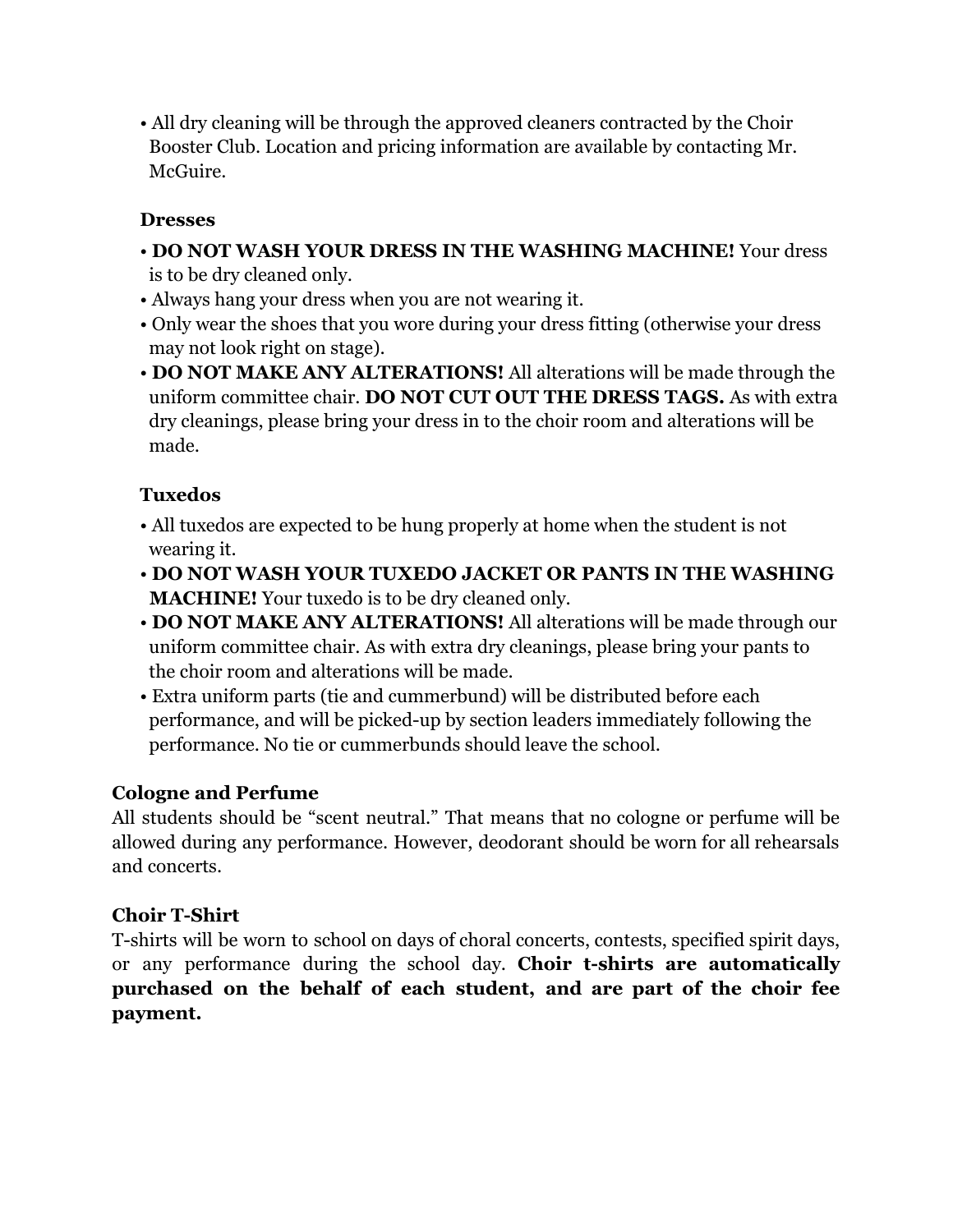# LETTER JACKETS

The Prosper ISD Fine Arts Department has implemented this program to allow a student involved in a choir the opportunity to accumulate points towards an award jacket. Once a student accumulates the needed 100 points, they will be given a date for the next available fitting. While the directors will submit students that qualify on the award jacket fitting list, **it is up to the student to maintain their award jacket form, not the directors.**

This Award Jacket Application form is located on a bulletin board in the choir room, and available on the Charms website.

# PARTICIPATION FEES

A participation fee of \$100 will be assessed at the beginning of the school year. This fee will cover the cost of the Spring uniform cleaning, all uniform alterations, a choir t-shirt, transportation for miscellaneous trips, All Region Choir and All-State audition fees, as well as many other expenses that arise throughout the school year. This fee is due at the same time as the Student/Parent Handbook Agreement.

Members of Blue Note are also required to pay a \$100 fee for the year (in addition to the choir participation fee of \$100). This fee will cover uniforms, rentals, group shirts, photo studio sitting charges, and many other expenses that arise throughout the year.

No student will be denied participation in the Rock Hill High School choir program.

**For the 2021-2022 school year, members of the Rock Hill High School choir program have the convenient option of paying online.** Please use the following link for all credit card payments:

#### **<https://rockhillhschoir.ludus.com/9727>**

#### **Payments with Cash or Check**

All payments must be received in an envelope (located in the choir room) with the following information:

- Student Full Name written on the outside of the envelope
- Student ID written on the outside of the envelope
- Cash or Check amount written on the outside of the envelope
- Purpose written on the outside of the envelope